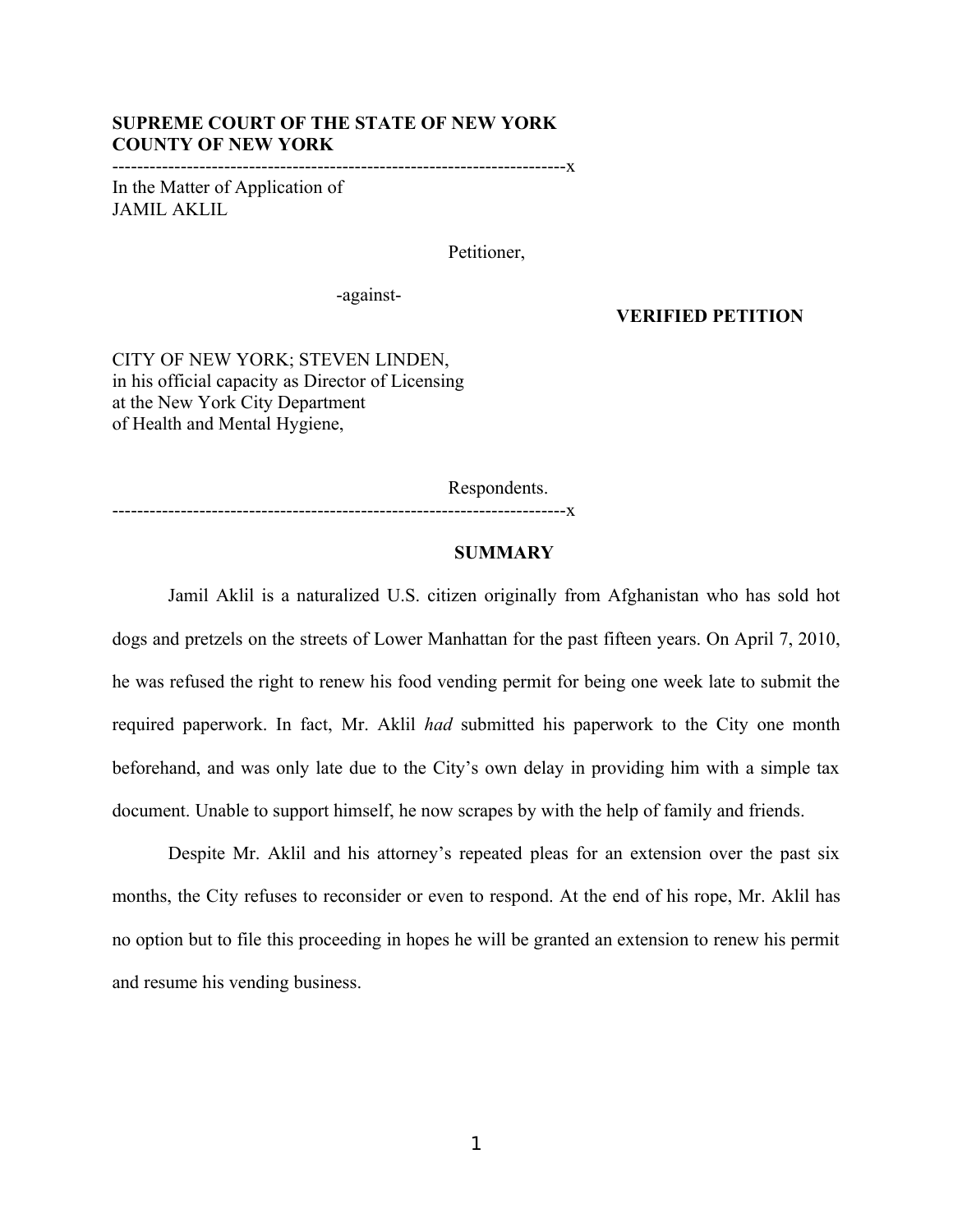## **ALLEGATIONS**

As such, Petitioner Jamil Aklil, by his attorney, the Urban Justice Center, for his Verified Petition to this Court, respectfully alleges as follows:

1. Petitioner is a 61 year-old United States citizen and has worked as a mobile food vendor in New York City for approximately fifteen years.

2. Respondent, the City of New York, is an incorporated municipality in the State of New York.

3. Petitioner's most recent mobile food vending permit was valid for two years and expired on March 31, 2010.

4. The Department of Health and Mental Hygiene requires several "clearances" (from the New York City Department of Finance, the New York State Department of Finance, and the New York City Environmental Control Board ("ECB"), respectively) to be submitted with a food vending permit renewal application.

5. On March 4, 2010, Petitioner submitted the required application to obtain his first clearance – the ECB clearance. A copy of the application is attached hereto as Exhibit A. One week later, on March 11, 2010, the ECB mailed Petitioner a bill stating that he owed \$1,000 for a Notice of Violation ("NOV") that was issued in 1994. A copy of this bill is attached hereto as Exhibit B. However, Petitioner had already satisfied this NOV six years prior -- on July 21, 2004. A copy of the satisfaction record is attached hereto as Exhibit C.

6. The morning of March 26, 2010, Petitioner brought the record of satisfaction to the ECB and spoke with customer service representative Crystal Charles regarding the outstanding NOV. Ms. Charles wrote a letter stating that the NOV needed to be written off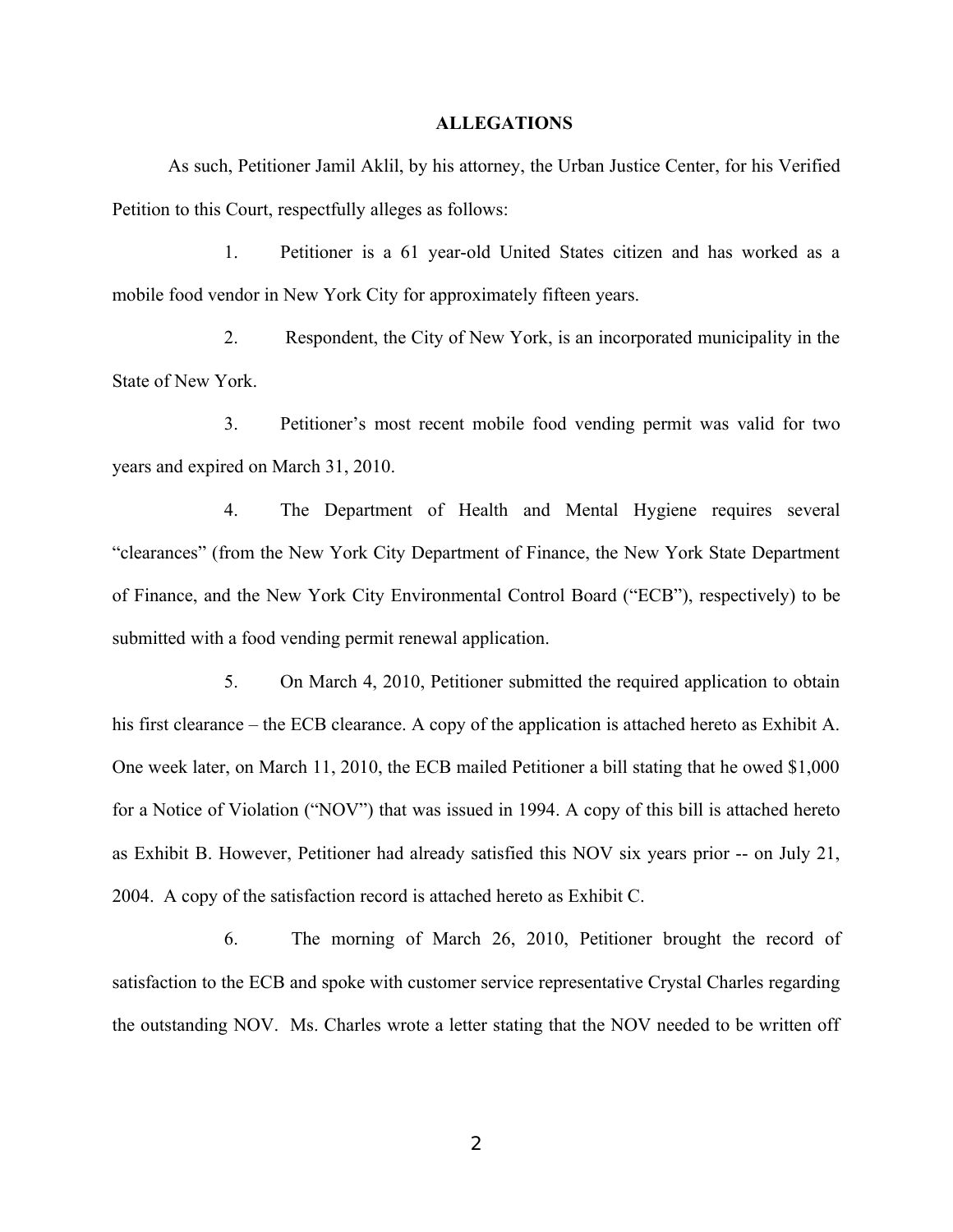and that this should be completed by March 30, 2010. A copy of this letter is attached hereto as Exhibit D.

7. On March 30, Petitioner returned to the ECB and found out that the NOV had not been written off. He was given the names and telephone numbers of two people to call regarding the write-off. A copy of these names and numbers is attached hereto as Exhibit E. Petitioner tried to have the ECB customer service representatives call the numbers but there was no answer. Petitioner left the ECB and returned later and spoke with another customer service representative. The representative informed Petitioner that the clearance would be processed on March 31, 2010. On March  $31<sup>st</sup>$ , Petitioner attempted to call the ECB regarding the clearance but was unsuccessful. On April 1<sup>st</sup>, Petitioner went to the ECB and attempted to obtain his clearance but was told to keep calling the numbers he was given on March  $30<sup>th</sup>$ . Petitioner left the ECB and returned in the afternoon and protested the fact that he had not received his clearance. The clearance was finally generated at 2:17 PM. A copy of the clearance is attached hereto as Exhibit F.

8. Petitioner applied for his second required "clearance" from the New York State Department of Taxation and Finance on March 11, 2010 and received it the very same day. A copy of this clearance is attached hereto as Exhibit G.

9. As for his third and final "clearance" from the New York City Department of Finance, Petitioner produced his required documentation on March 11, 2010. Receiving no response nearly three weeks later and faced with his application deadline, on April 1, 2010 he went to the Department of Finance to inquire. He was told that the "clearance" was not ready. The next day, April 2, 2010, he returned again and was told it was not available. In fact, the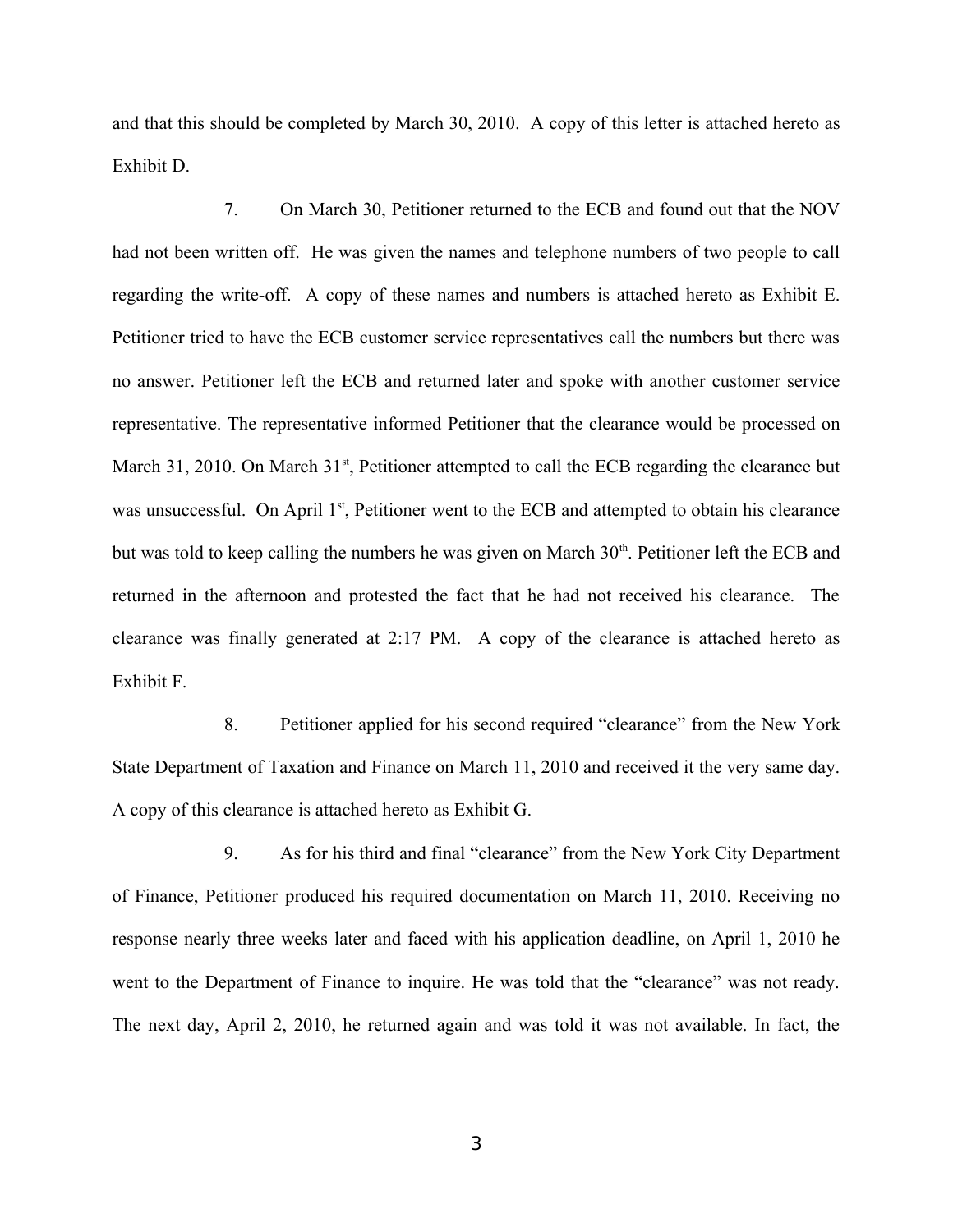"clearance" had been printed that very same day and was mailed to Petitioner, who did not receive it until April 7, 2010. A copy of the "clearance" is attached hereto as Exhibit H.

10. By that time, Petitioner had already been informed that it was too late to renew his vending permit. Petitioner went (without his required state tax clearance) to the New York City Licensing Center on April 2, 2010. A copy of his waiting number is attached hereto as Exhibit I. Petitioner was informed that he failed to renew his permit by the deadline date. A copy of the computer printout is attached hereto as Exhibit J.

11. On April 6, 2010, Petitioner's attorney faxed a letter to Mr. Steven Linden, supervisor of permits at the Licensing Center, explaining the situation and requesting an extension for Petitioner to renew his permit. A copy of the fax is attached hereto as Exhibit K. Mr. Linden did not reply to this letter.

12. On April 26, 2010, Petitioner's attorney sent a follow-up letter to Mr. Linden again asking for an extension. A copy of the letter is attached hereto as Exhibit L. On May 20, 2010, Mr. Linden replied asking for more documentation. A copy of the letter is attached hereto as Exhibit M.

13. On May 28, 2010 Petitioner's attorney sent a letter to Mr. Linden detailing every step Mr. Aklil went through to attempt to renew his permit and provided supporting documentation. A copy of this letter is attached hereto as Exhibit N. Petitioner's attorney had not received any reply from Mr. Linden and on August 16, 2010, called to ask if Mr. Linden had made a decision. Mr. Linden's assistant, Ms. Susan Stambler, informed Petitioner's attorney that no decision had been made and could not provide any timeframe as to when Petitioner's case would be decided. Petitioner's attorney has made several follow-up phone calls to Mr. Linden's office and has not received any reply regarding this matter.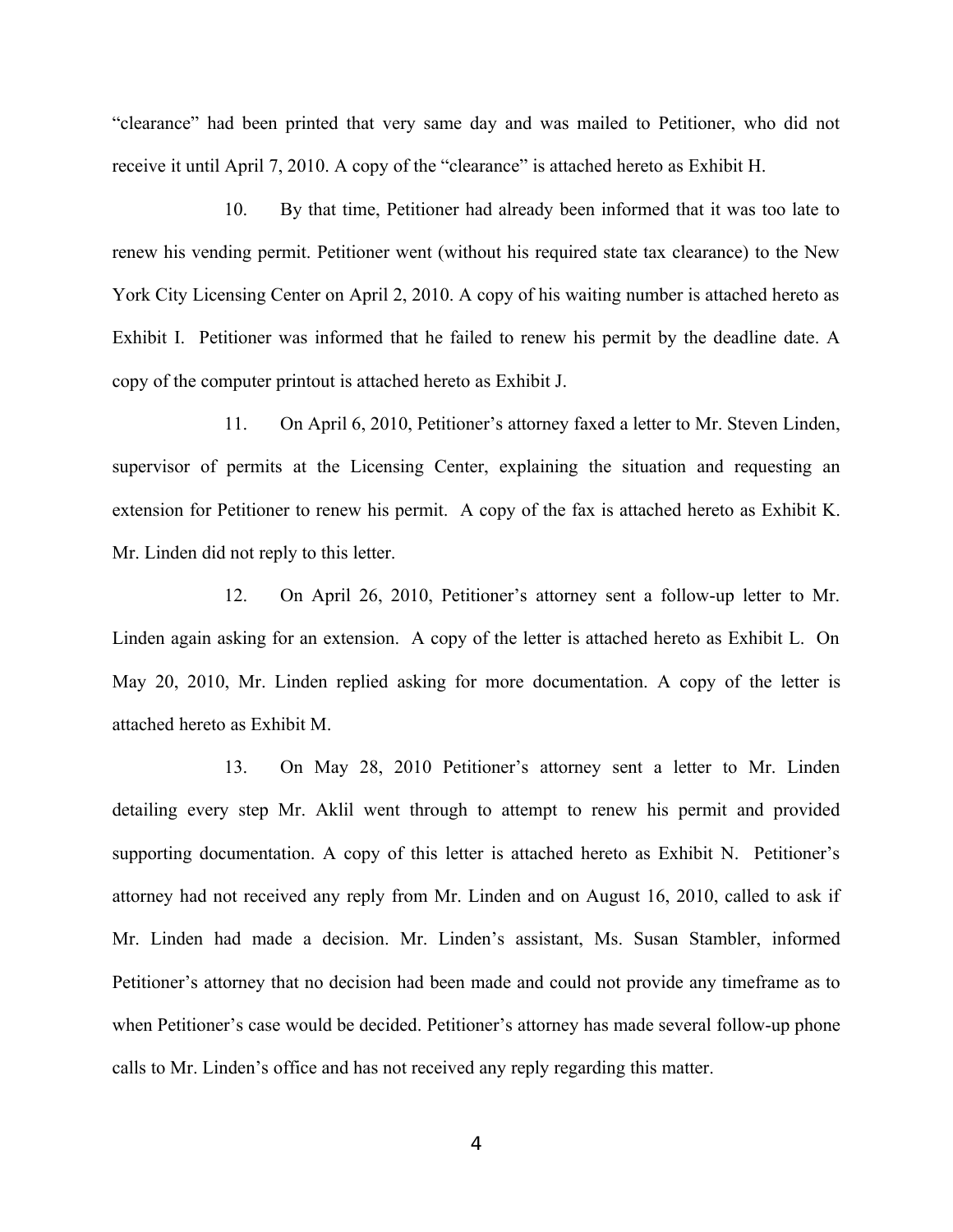14. Petitioner's vending business is his sole source of income. Since his permit expired, Petitioner has been supported primarily by his brother. Petitioner lives in his brother's apartment and has no bank account or credit cards. Petitioner owns no house, stocks, or other property. Petitioner currently has approximately \$400 of debt that is owed to the garage where his vending cart is stored. Petitioner has contributed money towards the rent and utilities at his brother's apartment in the past but cannot do so presently because he cannot continue his vending business. Petitioner suffers from medical problems such as high blood pressure, back and leg pain, and has previously taken medication for these ailments. It has been over four months since Petitioner's attorney appealed to Mr. Linden for relief and has received no response.

15. Upon information and belief, the NYC Department of Health and Mental Hygiene ("DOHMH") has not in any way been prejudiced by Petitioner's request for an extension to renew his mobile food vending permit so he may return to work.

16. Defendants' are equitably estopped from preventing Petitioner from renewing his vending permit because of their own error and delay in providing Petitioner the paperwork he needed to file with his application renewal.

17. Defendants' failure to allow Petitioner to renew his mobile food vending permit is arbitrary, capricious, and without rational basis.

WHEREFORE, Petitioner respectfully requests that this Court:

1. Issue an order pursuant to Article 78 of the Civil Practice Law and Rules, directing the NYC DOHMH to expeditiously allow Petitioner to submit his permit renewal application, and renew his mobile food vending permit;

2. Grant him such other and further relief as this court deems proper.